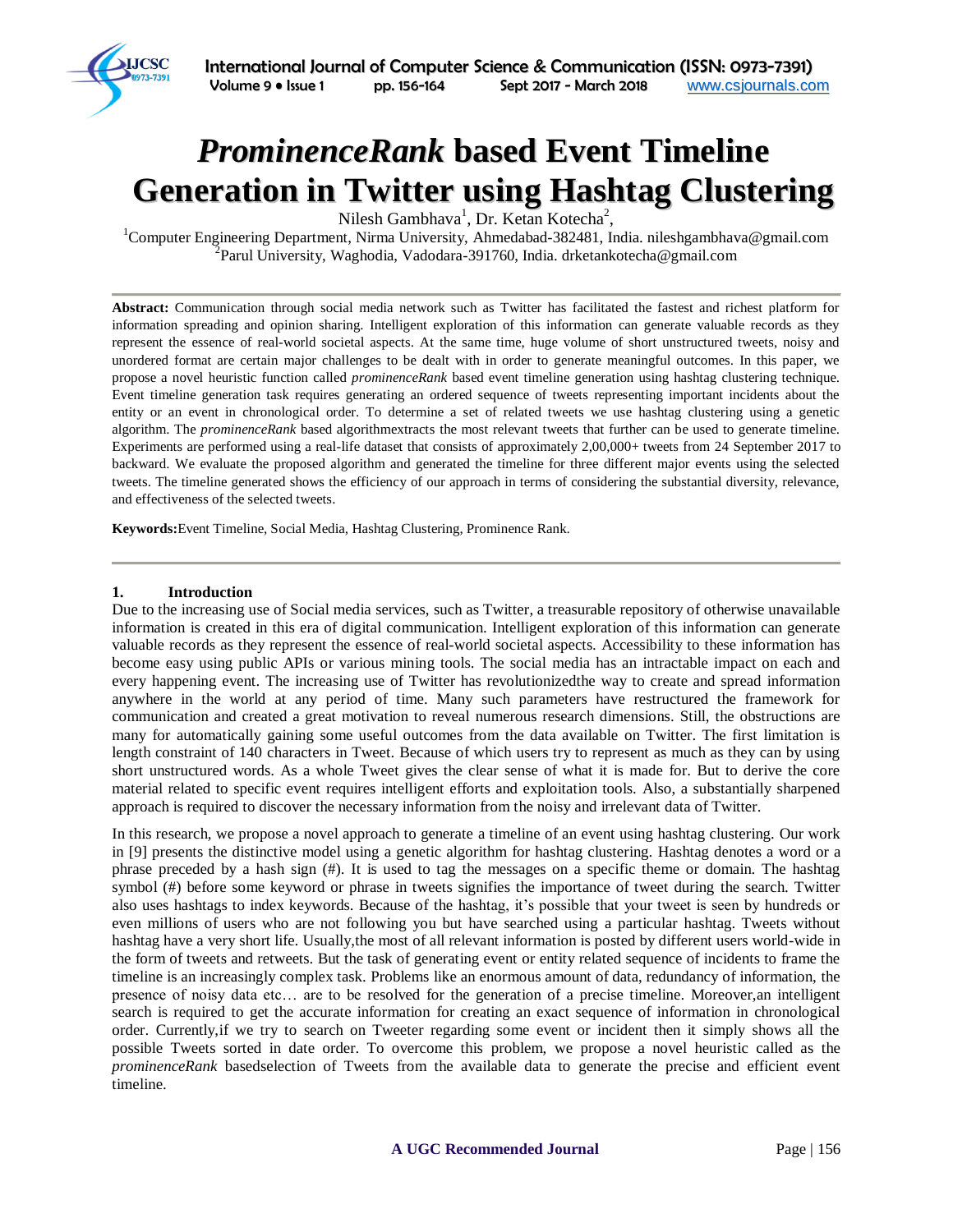

Reframing the details of an event from the available collection of tweets is a significant task. Our research work mainly focuses on time-specific events. Events such as demonetization took place and spread over a specific region in a short duration of time. Tweets and retweets are posted about every incident occurred for that event with very high frequency. After some duration of the time, things disappear. Our aim is to extract the relevant sequences of incidents enlightening the glimpse of an event from the available details and to assemble them for the precise timeline generation. Event timeline generation by analyzing social media data has a wide application area. Some of the major applications are, creating an article in Wikipedia, writing a newspaper story, forming a historical report, generating a documentary etc… Timeline generation is one of the most powerful techniques which can make analysis tasks easier and faster considering the events happening in any or every corner of the world.

The rest of the paper is organized as follows. The review of literature is presented in section 2. Section 3 presents our proposed approach and algorithm for event timeline generation using hashtag clustering. Case studies and observations are discussed in section 4. Section 5 concludes the paper with an insight into the future work.

# **2. Literature Review**

Wang et al. [14] presented summarization and timeline Generation for evolutionary tweet streams using novel continuous summarization framework called Sumblr. Authors propose an online tweet stream clustering algorithm to cluster tweets, a TCV-Rank summarization technique for generating online summaries and historical summaries of arbitrary time durations and designed an effective topic evolution detection method, which monitors summarybased/volume-based variations to produce timelines automatically from tweet streams.Yao et al. [7] present an approach based on determinantal point processes (DPPs) by jointly modeling the topical relevance of each selected tweet and overall selection diversity. For the purpose of better balancing relevance and diversity, authors introduced two novel strategies, namely spectral rescaling and topical prior.Zhou et al. [13] proposed a four stage approach which includes classification of real-world events reporting tweets, online incremental clustering, post-processing and sub-events summarisation.

Chang et al. [12] investigated the problem of timeline summarization and proposed a novel framework Timeline-Sumy, which consists of episode detecting and summary ranking.Magdi et al. [11] examined the dependency of Tweet Timeline Generation on retrieval quality and its effect on having a biased evaluation. Li and Cardie [6] address the problem of reconstructing users' life history based on their Twitter stream and proposed an unsupervised framework that creates a chronological list for personal important events (PIE) of individuals. The authors introduce a non-parametric multi-level Dirichlet Process model to recognize four types of tweets: personal time-specific (PersonTS), personal time-general (PersonTG), public time-specific (PublicTS) and public time-general (PublicTG) topics, which, in turn, are used for further personal event extraction and timeline generation. Fan et al. [3] proposed a graph-based dynamic greedy clustering approach, which considers the coverage, relevance, and novelty of the tweet timeline. Authors constructed the tweet semantic graph using tweet embedding representation. Based on the graph, the coverage of timeline is estimated according to the graph connectivity. Also, they have integrated a noise tweet elimination component to remove noisy tweets with the lexical and semantic features based on relevance and novelty.

## **3. Event Timeline Generation using Hashtag Clustering**

The frequent availability and conveniences have increased the popularity of social media services as a common platform for sharing information and knowledge. But due to the massive volume of the database, it becomes challenging to acquiresignificant information about an entity or an event. Especially, mining the relevant information from all the available messy data requires excessive efforts. A generic approach to provide an effective and efficient method to understand an event/entity by presenting a sequence of incidents in chronological order leads to the growing requirement of event Timeline generation. The objective of Event timeline generation from Twitter is logically identifying considerable tweets that represent the core essence and can generate a timeline whichprovides enough emphasis on major incidents. In the subsequent subsections, we describe the detailed algorithm for event timeline generation using hashtag clustering.

## **3.1 Hashtag Clustering using Genetic Algorithm**

Extracting information from a tweet database is extremely difficult because of its unstructured nature. To show the importance or emphasis on a specific word in Twitter, it is preceded by a hash sign (#). The word or phrase called hashtag then highlights the relevant category for tweets which help them include more easily in Twitter search. A hashtag is also used as an index of searching and it's possible that your tweet is seen by hundreds or even millions of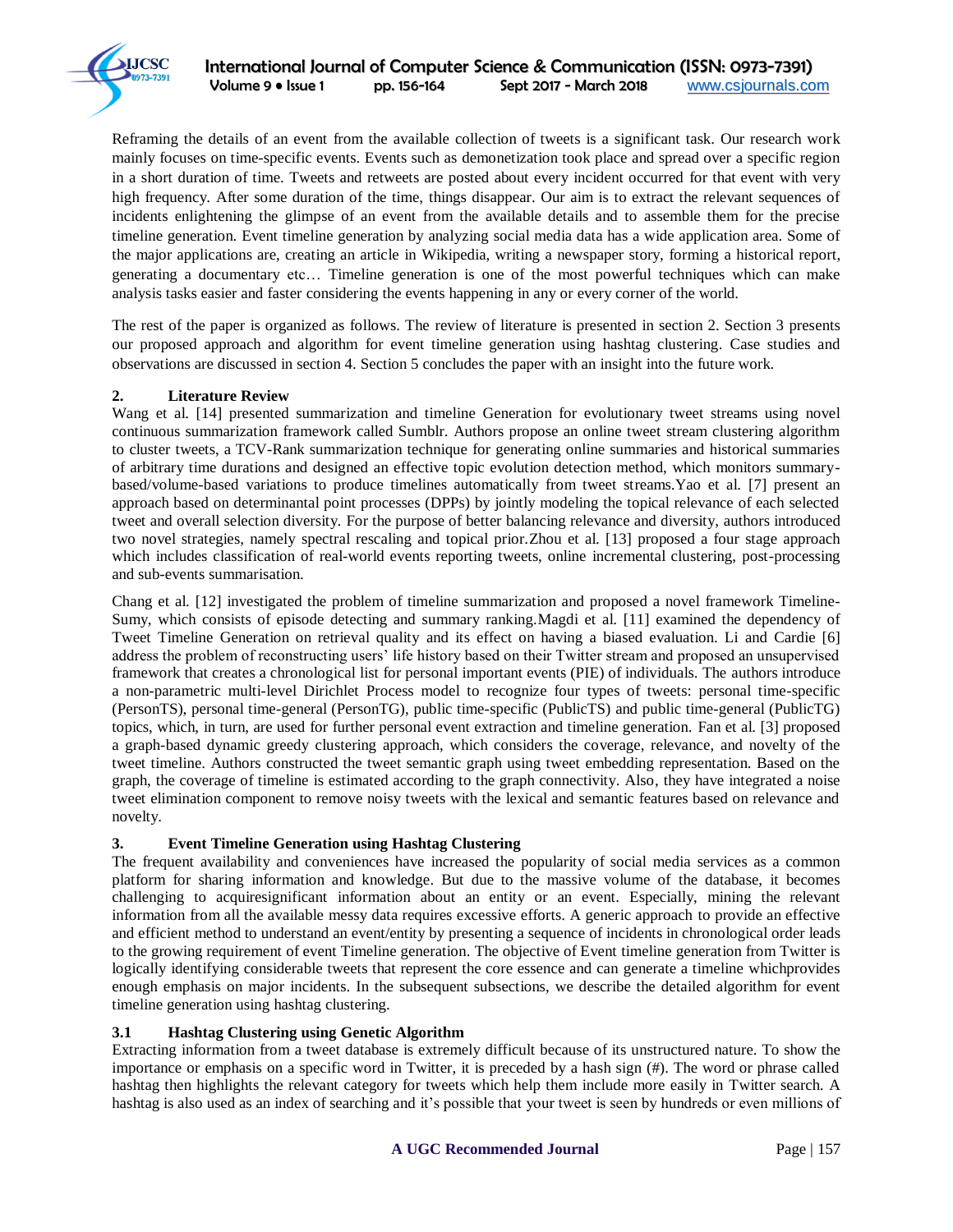

users who are not following you but have searched using a particular hashtag. Single hashtag searching may not give optimal result hence grouping of similar hashtag plays a vital role in theimprovement of twitter hashtag search result. Grouping of a similar hashtag is a typical clustering problem. Hashtag clustering has various applications like [1], [4], [10]. We have exploited clustering capability of genetic algorithm in our previous research work [9] for the clustering of hashtags representing the similar category or theme. Genetic Algorithm (GA) [2], [5], [8] is an adaptive heuristic search algorithm that mimics the evolutionary process of natural selection and survival of the fittest. Fig. 1 shows the complete genetic algorithm framework for hashtag clustering. From the selected corpus of tweets, hashtags are extracted and the co-occurrence frequency of each possible pair is computed. The initial population contains randomly generated solution chromosomes. Until the predefined number of generations iscompleted, the GA loop, inclusive of fitness calculation and application of selection, crossover and mutation operators, is continued. During every generation, fitness function measures the effectiveness of solution and GA operators strengthen the solution chromosomes. As the generations increase, the solutions are evolved and after a predefined number of generations the resultant clusters contain relevant hashtags within them.



Figure 1. The flow diagram for hashtag clustering using genetic algorithm

# **3.2 Event Timeline Generation using Hashtag Clustering**

Tweets are generally short and informal sequence of unstructured text. But proper extraction of relevant tweets helps in characterizing timeline for an event/entity. Moreover, certain significant details locally or globally are available only from the information-rich database created online through user's posts on social media. Table 1 shows the algorithm for event timeline generation using hashtag clustering. Relevant hashtags are clustered together using a genetic algorithm as explained in section 3.1. Thereafter, the event or entity is queried to the system for timeline generation. The hashtag representing the query is determined and the cluster to which that hashtag is a member is searched. Once the cluster is found, the tweets concerning all the hashtags of that cluster are selected as an entirely available tweet data for the timeline generation. We propose a novel *prominenceRank* based heuristic function, which calculates the rank defining how effectively the particular tweet enlightens the incident, which significantly contributes to the timeline generation. The *prominenceRank*uses the parameters that are considered as important indicators for a tweet such as, the number of retweets of a tweet. Also, the retweet pattern of a user defines the level of eminence justifying the opinion posted by the user. The *prominenceRank* is defined as the ratio of a number of retweets of a tweet to the user's average retweet count. Higher the *prominenceRank* of a tweet is, more it contributes to the effective sequence of incidents for the timeline generation. After sorting all selected tweets in decreasing order of their *prominenceRank*, the top N most substantial tweets are considered and re-organized in chronological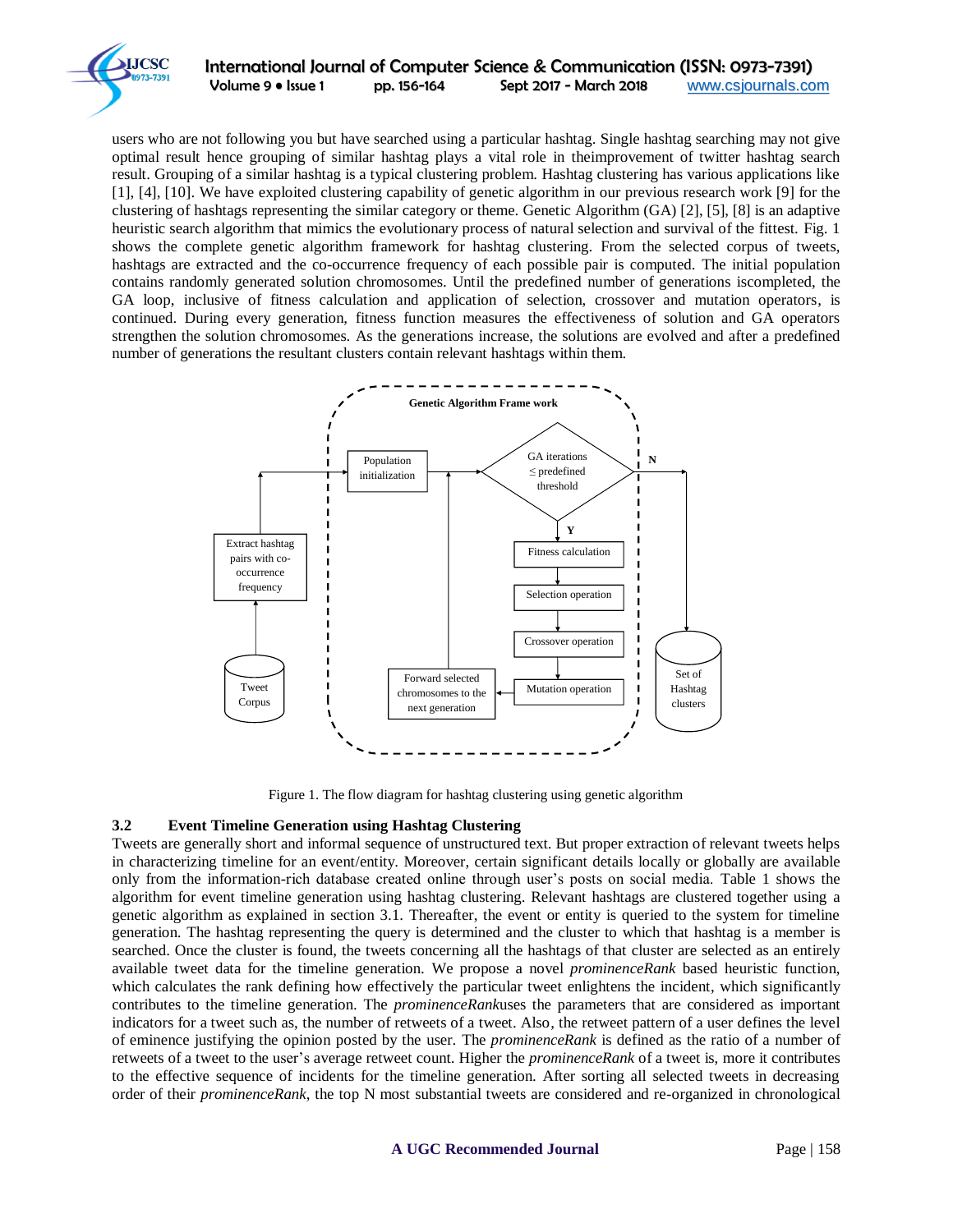

order for the timeline generation. Fig. 2 shows the schematic diagram of event timeline generation algorithm from the hashtag clusters. The key searching element used in our approach is a cluster containing the correlated hashtags. Hashtags are created for all the relevant incidents describing the event and frequently they are cited in the tweets.

| Table 1: Algorithm for Event Timeline Generation |  |  |  |
|--------------------------------------------------|--|--|--|
|--------------------------------------------------|--|--|--|

| Input:           |                                                                                                       |  |  |  |
|------------------|-------------------------------------------------------------------------------------------------------|--|--|--|
|                  | Collection of tweets $T = \{t^1, t^2, \dots, t^n\}$                                                   |  |  |  |
|                  | Clusters of Hashtags $C = \{C_1, C_2, , C_m\}$                                                        |  |  |  |
|                  | Hashtag query $Ha$ for which the timeline is to be generated                                          |  |  |  |
|                  | <b>Output:</b> Event timeline $E_a = \{t_a^1, t_a^2, \dots, t_a^k\}$                                  |  |  |  |
| 1.               | Search the cluster $C_s$ which contains the Hashtag $H_a$                                             |  |  |  |
| 2.               | Store all hashtags within the cluster $C_s$ in the set rel_Htag                                       |  |  |  |
| $\mathfrak{Z}$ . | Locate all possible tweets $(t_p^1, t_p^2, , t_p^l)$ from T with all the hashtags of rel_Htag         |  |  |  |
| $\overline{4}$ . | Find the relevant set of tweets as follows:                                                           |  |  |  |
| 4.1              | For all tweets tp <sup>1</sup> , $t_p^2$ , , $t_p^1$ find the prominenceRank as                       |  |  |  |
| 4.1.1            | Find retweet value rtv <sub>p</sub> <sup>i</sup> for tp <sup>1</sup> , $t_p^2$ , , $t_p^1$            |  |  |  |
| 4.1.2            | prominenceRank <sup>i</sup> = $rtv_p$ <sup>i</sup> /average retweet count of owner                    |  |  |  |
| 5.               | Sort all the tweets $t_p^l$ , $t_p^2$ , , $t_p^l$ in decreasing order of prominence Rank <sup>i</sup> |  |  |  |
| 6.               | Select top N tweets, re-arrange in chronological order and store in $E_a$                             |  |  |  |
| 7.               | Return $E_a$                                                                                          |  |  |  |

The *prominenceRank*defines the measure of how significantly a particular tweet describes the incident related to the event for which the timeline is to be generated. The user can specify the bottom value for it and can decide up to what level of depth the tweets are to be included in timeline generation.



Figure 2. The schematic diagram for event timeline generation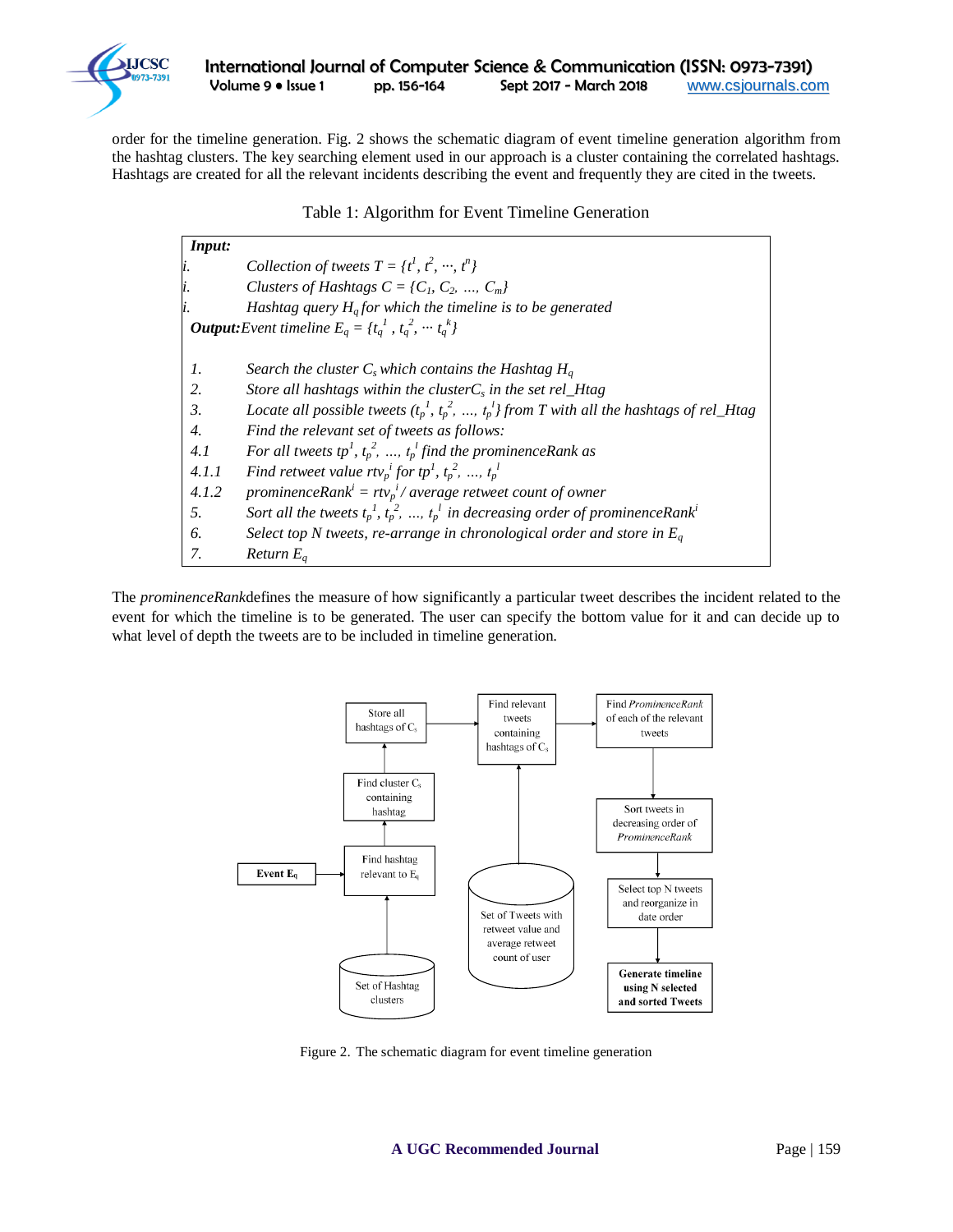

## **4. Experiments and Observations**

#### **4.1 Dataset**

We perform experiments using three different case study events. The dataset consists of tweets taken from selected top 76 Indian media twitter accounts. Twitter gives recent 3200 tweets of each user. Our dataset is consisting of approximately 2,00,000+ tweets from 24 September 2017 to backward. These tweets contain 1,00,000+ hashtags and 27,000+ pairs of hashtags. We have removed hashtags with co-occurrence frequency less than 5 to make it computable. Our clustering model using GA generated 56 clusters of hashtags. We consider three current events for generating timeline using our proposed algorithm.

#### **4.2 Experiments and Discussions**

We found following three major events from our dataset;

- 1. RamRahim of DeraSachaSauda
- 2. Pradyuman Murder case of Ryan International School
- 3. Japan PM's visit to India for Bullet Train

We have applied our proposed novel approach to these events. Hashtag Clusters generated using the procedure shown in fig. 1 for the events are shown in table 2. These hashtags are used to extract the relevant tweets from the available dataset.

| Events                                               | <b>Related Hashtags</b>                           |
|------------------------------------------------------|---------------------------------------------------|
| RamRahim of                                          | #DERASACHASAUDA #RAMRAHIM #RAMRAHIMSINGH #RAMRAHI |
| DeraSachaSauda                                       | MVERDIC#HONEYPREET #HARYANA                       |
| Pradyuman Murder case of                             | #PRADYUMAN #PRADYUMANMURDERCASE #RYANINTERNATIONA |
| Ryan International School                            | LSCHOOL #GURUGRAM                                 |
| Japan PM's visit to India for<br><b>Bullet Train</b> | #BULLETTRAIN #PMMODI #SHINZOABE;                  |

#### Table 2: Case study events for Timeline Generation

Table 3 shows the event timeline generation for the first case study considered, RamRahim of DeraSachaSauda. The first column shows the *prominenceRank*(pR) of the specific tweet. The selected tweets are re-organized in chronological order. *prominenceRank* based selection allows us to determine those tweets which are been paid maximum attention of users. Such re-organized set of tweets generate the list of incidents which together summarize the event in a whole.

| pR | <b>User</b>   | Date      | Social media post presenting the incident                                                                                                    |
|----|---------------|-----------|----------------------------------------------------------------------------------------------------------------------------------------------|
| 10 | thetribunechd | 17-Aug-17 | Court reserves verdict in rape case against #DeraSachaSauda chief @Gurmeetramrahim<br>https://t.co/BrK3OJb74a https://t.co/FvziLqTg0A        |
| 36 | Abpnewsty     | 25-Aug-17 | #RamRahimVerdict: Should chief minister Manohar Lal Khattar resign post #Harvana<br>violence?                                                |
| 18 | Abpnewsty     | 25-Aug-17 | #RamRahimSingh's properties to be seized to compensate the loss incurred in violence by his<br>followers: High Court https://t.co/KY022GmZ4b |
| 12 | Abpnewstv     | 25-Aug-17 | BREAKING NEWS - Seize all properties of #RamRahimSingh, orders High Court of Punjab<br>and Harvana https://t.co/7gG9FZ3zKr                   |
| 11 | Abpnewsty     | 25-Aug-17 | BREAKING NEWS - #BabaRamRahim followers set on fire two railway stations in Punjab.<br>One is named Malaout rly stn. https://t.co/JQJIKZeiOk |
| 10 | Abpnewsty     | 25-Aug-17 | BREAKING NEWS -#RamRahimSingh convicted by CBI court in rape case, quantum of<br>punishment on Aug 28 https://t.co/024qz3Et6r                |
| 16 | AmarUjalaNews | 25-Aug-17 | क्या कोर्ट जामा मस्जिद के शाही इमाम को वैसे बुला सकता है, जैसे उन्होंने एक सीधे सादे इंसान को बुलाया??- साक्षी<br>налл#RamRahimCase          |
| 48 | AmarUjalaNews | 25-Aug-17 | भावपा सांसद साक्षी महाराव ने किया बाबा राम रहीम का बचाव, कहा- वो एक 'पवित्र आत्मा'>>https://t.co/zzi7sRrcup<br>#RamRahimSingh#RamRahimVerdic |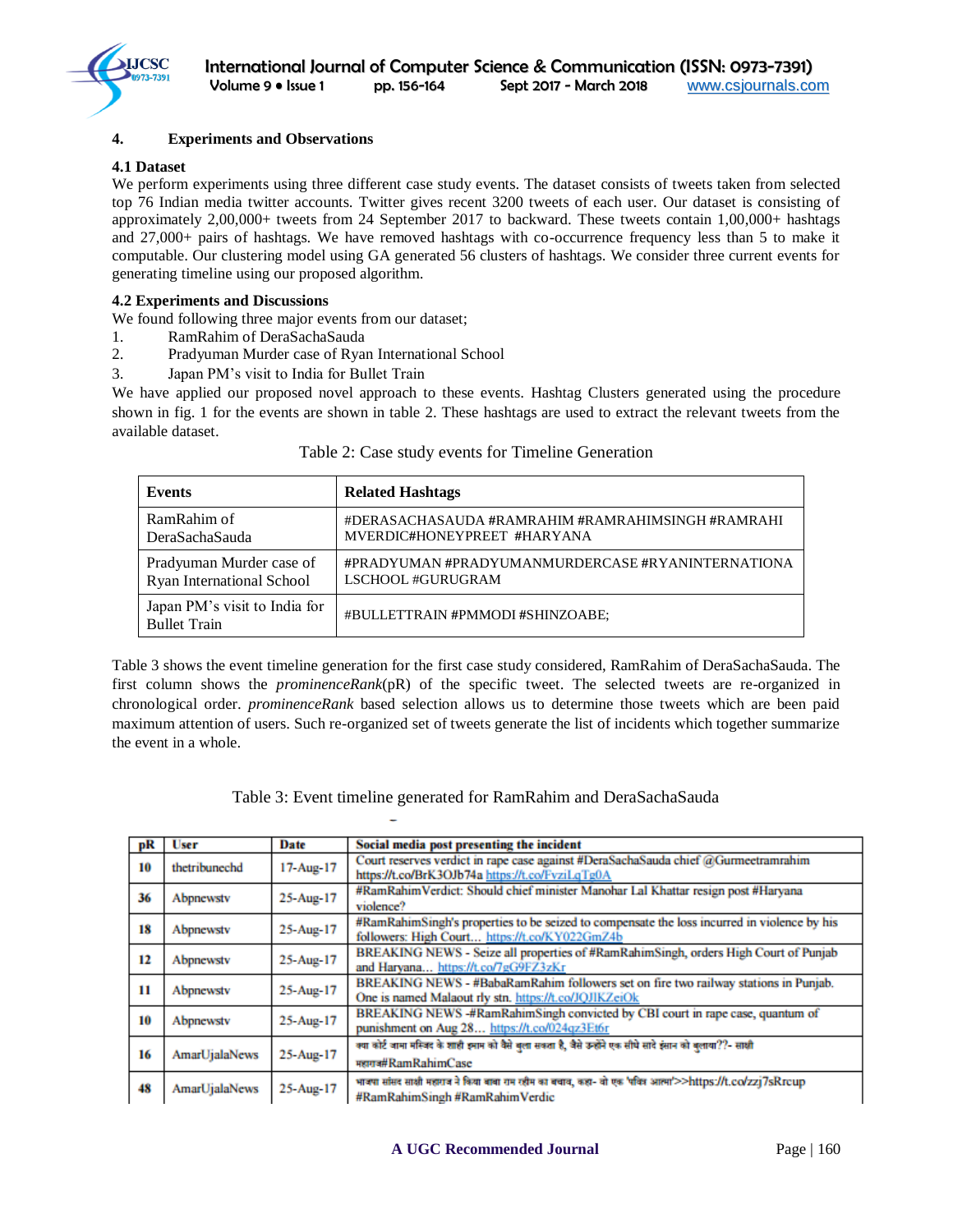

| 14 | Outlookindia       | 25-Aug-17  | Police resort to lathi charge. Water cannons and tear gas are being used to control<br>#RamRahimSingh's followers in https://t.co/kVMSqPVt3p   |
|----|--------------------|------------|------------------------------------------------------------------------------------------------------------------------------------------------|
| 10 | punjabkesari       | 25-Aug-17  | पंजाब हरियाणा हाईकोर्ट का फैसला. हिंसा के चलते राम रहीम की सारी संपत्ति होगी जब्त#RamRahimVerdict                                              |
| 13 | thetribunechd      | 25-Aug-17  | #BreakingNews: Water cannon, tears gas shells fired, OB Vans damaged by #RamRahimSingh<br>followers                                            |
| 13 | thetribunechd      | 25-Aug-17  | #Sirsa Dera chief #GurmeetRamRahimSingh held guilty of rapeTo be taken to Rohtak jail in a<br>chopper Army deployed https://t.co/CDaU4jpoC9    |
| 20 | Outlookindia       | 26-Aug-17  | #RamRahimVerdict: Retired #CBI Investigator Reveals How Seniors, Politicians Put Pressure<br>On Him To Drop The Case https://t.co/fgF8ObtkSz   |
| 28 | suchetadalal       | 26-Aug-17  | RT @ghaywan: Lest we forget: 15 yrs ago, journalist Ram Chander Chhatrapati, was shot dead<br>for bringing out #RamRahimSingh's rape case out  |
| 63 | punjabkesari       | 26-Aug-17  | राम रहीम का बचाव करने वालों पर भड़के विश्वास, कहा- शर्म करो https://t.co/WIb2IhG7Td #RamRahimGuilty<br>#KumarVishwas  https://t.co/lieHnRU72k  |
| 13 | <b>WIONews</b>     | 26-Aug-17  | Political parties need 'gurus' like #RamRahimSingh to win elections & stay relevant in #politics.<br>By @kartikeya 1975https://t.co/2CxNPQJD9z |
| 20 | Outlookindia       | 27-Aug-17  | RT @Outlookindia: #RamRahimVerdict: Retired #CBI Investigator Reveals How Seniors,<br>Politicians Put Pressure On Him To Drop The Casehttps:/  |
| 15 | Aajtak             | 28-Aug-17  | बलात्कारी बाबा का भविष्य#RamRahimSentencing https://t.co/xZSyqSWuaL                                                                            |
| 20 | Live_Hindustan     | 28-Aug-17  | #RamRahimVerdict - आश्रम में रंगीली दुनिया: पासवर्ड से खूलते हैं #RamRahimSingh के<br>कमेhttps://t.co/jAmLrM0vW2#RapistRamRahim                |
| 11 | <b>NewsWorldIN</b> | 28-Aug-17  | It Is Not 10, But #20Years Of Jail Term For Rapist #RamRahim #RamRahim Verdict<br>https://t.co/rJoC5Djmol https://t.co/RdJ7UtaC8B              |
| 17 | Abpnewstv          | 28-Aug-17  | BREAKING NEWS: Dera chief #RamRahimSingh sentenced to 10 years in jail by CBI Judge<br>Jagdeep Singh in 15-yr-old rape https://t.co/AL1B9VcmPn |
| 46 | thetribunechd      | 28-Aug-17  | #Breaking: It is 20 years in jail for #Dera chief #GurmeetRamRahimSingh, not 10<br>yearshttps://t.co/9aWYne1n5R https://t.co/7MKll7M3pj        |
| 20 | <b>JagranNews</b>  | $2-Sep-17$ | डेरा प्रेमियों के धर्मारतण की साविश, मौके का 'फायदा' उठाने को मिशनरियां<br>सक्रिकhttps://t.co/ZxbMFLvO1N#RamRahimSingh                         |
| 11 | thetribunechd      | 20-Sep-17  | Over 600 skeletons buried in Dera, admits senior vice chairmanhttps://t.co/EhY44jIt4m<br>@sushilmanav #DeraSachaSauda                          |

Table 4 depicts the timeline generated for the event of RyanInternationalSchool. The event timeline generated using our algorithm effectively represents a sequence of timeline incidents and automatically recapitulates the central theme of each incident from the relevant post. We have represented the timeline directly showing the finally selected set of tweets in chronological order. This can be further used as a diversified and suggestive resource for the generation of a Wikipedia article or report etc… by users.

Table 4: Event timeline generated for Pradyuman Mu rder case of Ryan International School

| рR | User               | Date       | Social media post presenting the incident                                                                                                        |
|----|--------------------|------------|--------------------------------------------------------------------------------------------------------------------------------------------------|
| 3  | punjabkesari       | 2-Sep-17   | हनीप्रीत इन्सां की तलाश के लिए गुरुग्राम में छापेमारीhttps://t.co/vPxrZ2SKGC #HoneyPreetInsan #GuruGram<br>https://t.co/J0SKFCCBfh               |
| 3  | punjabkesari       | 8-Sep-17   | स्वॉन इंटरनेशनल स्कूल में करल के आरोपी बस कंडक्टर ने कबूला जुर्मी/RyanInternationalSchool #Gurugram                                              |
| 10 | punjabkesari       | 8-Sep-17   | रयॉन इंटरनेशनल स्कूल में करल से पहले बच्चे के साथ यौन शोषण की कोशिश, 10 लोग हिरासत में#RyanInternationalSchool                                   |
| 3  | RajatSharmaLive    | $9-Sep-17$ | Shocked at the brutal murder of a Class 2 student in #RyanInternationalSchool<br>#Gurugram. This murder shd be treated as 'rarest of rare' crime |
| 4  | <b>NewsX</b>       | $9-Sep-17$ | #Gurugram: Conductor confesses to killing 7-year-old school boy#RyanInternationalSchool<br>@gurgaonpolice #Gurgaonhttps://t.co/rVfGabHJbe        |
| 4  | abpnewsty          | $9-Sep-17$ | #RyanInternationalSchool Murder: 'School Could Not Even Ensure Basic Safety For My Son,'<br>Says Motherhttps://t.co/FLH0VvkcoC                   |
| 40 | <b>NewsWorldIN</b> | $9-Sep-17$ | RT @NewsWorldIN: Innocent Pradyuman Murdered: Know What Happened That Day!<br>#RyanInternationalSchool #Gurugram https://t.co/pyKIaLeYh5         |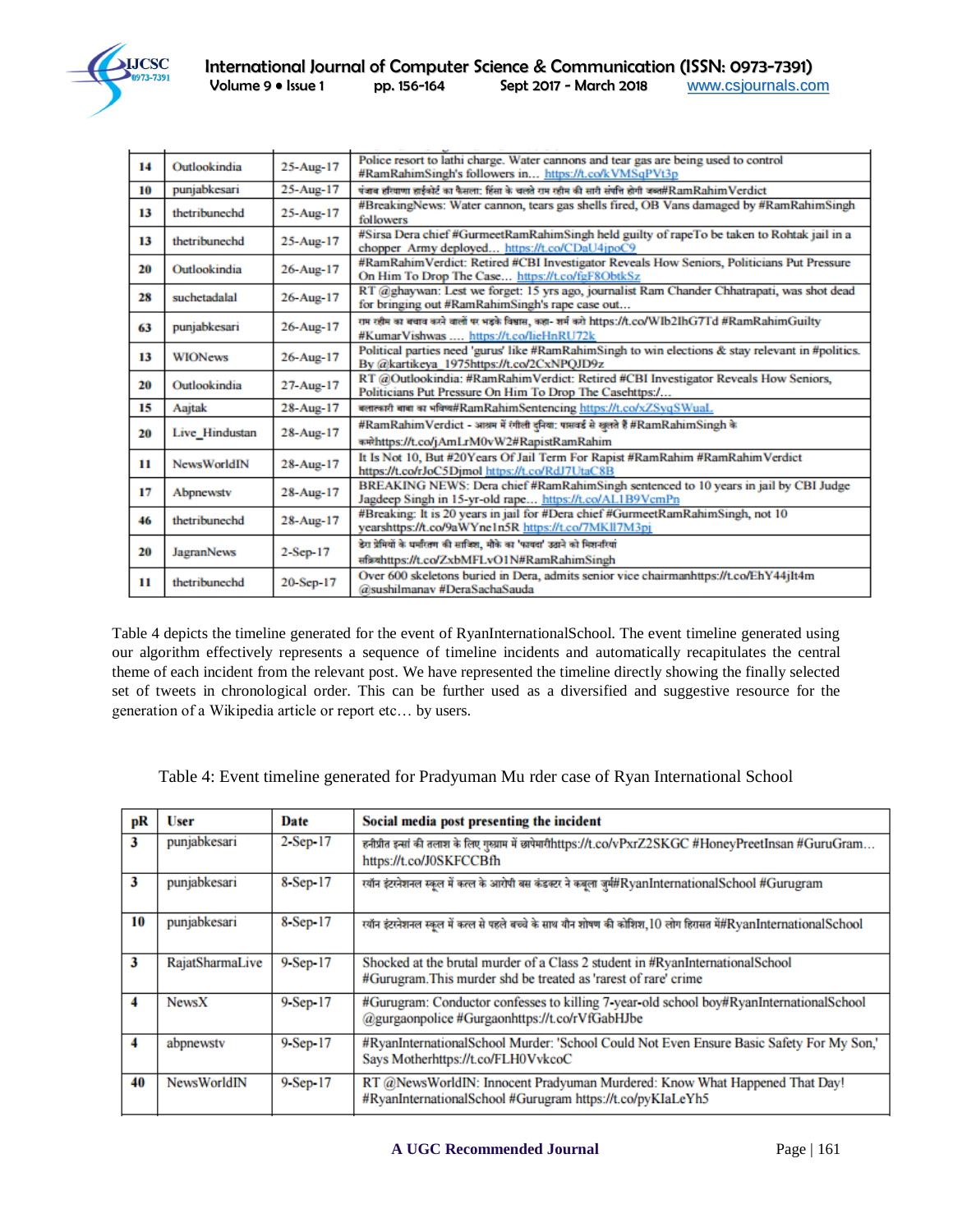

| 40                      | <b>NewsWorldIN</b>    | 9-Sep-17  | Innocent Pradyuman Murdered: Know What Happened That Day! #RyanInternationalSchool<br>#Gurugram https://t.co/pyKIaLeYh5                        |
|-------------------------|-----------------------|-----------|------------------------------------------------------------------------------------------------------------------------------------------------|
| 3                       | <b>NewsWorldIN</b>    | 9-Sep-17  | #Gurugram: Members of Bar Association of Sohna decide not to appear on behalf of accused<br>in https://t.co/4tCHlDWFtC                         |
| 4                       | <b>NewsX</b>          | 10-Sep-17 | #SchoolMurder: FIR filed against the management of #RyanInternationalSchool, Gurugram<br>https://t.co/nDUav34cG3                               |
| 3                       | <b>NewsX</b>          | 10-Sep-17 | #SchoolMurder: Cops lathi charge parents protesting outside #RyanInternationalSchool<br>https://t.co/4pNq3B4nXV                                |
| 5                       | AmarUjalaNews         | 10-Sep-17 | प्रद्यूमन मर्डर केसः आरोपी कंडक्टर की बहन बोली- झूठा बयान देने के लिए बनाया गया दबायhttps://t.co/tW9SJnQCTT<br>#pradyuman                      |
| 4                       | <b>AmarUjalaNews</b>  | 10-Sep-17 | #RyanInternationalSchool ये केंद्रीय मंत्री बोले सवा सौ करोड़ की आबादी में अपराध नहीं रुक सकते!#AmarujalaTV<br>https://t.co/Z9FAyFQuJY         |
| 16                      | abpnewstv             | 10-Sep-17 | #RyanInternationalSchool: Police lathi charge on parents https://t.co/SS2eXFxMg1                                                               |
| 4                       | NavbharatTimes        | 10-Sep-17 | गुरुग्राम: रायन इंटरनैशन स्कूल के बाहर प्रदर्शन कर रहे पैंस्ट्स पर पुलिस ने लाठीचार्ज किया।#RyanInternationalSchool<br>https://t.co/KS9r6twUTT |
| 3                       | <b>NavbharatTimes</b> | 10-Sep-17 | रायन इंटरनैशनल स्कूल के बगल में मौजूद शराब की दुकान में अभिभावकों ने आग लगाई। (ANI)#RyanInternationalSchool<br>https://t.co/mwg7j6XHdk         |
| $\overline{\mathbf{3}}$ | <b>NavbharatTimes</b> | 11-Sep-17 | नोएडा: #RyanInternationalSchool  प्रिंसिपल का ड्राइवर बिना आईडी और वर्दी परिसर में घूम रहा था, अभिवावकों ने पकड़ा<br>https://t.co/9pXzARObtl   |
| 3                       | <b>NavbharatTimes</b> | 11-Sep-17 | #RyanInternationalSchoolMurder केस: मां बोली खुदकुशी कर लूंगी, पिता SC के लिए निकले<br>https://t.co/f1TV1VNhc9 via https://t.co/CC0NffIKlo     |
| 5                       | indiatynews           | 13-Sep-17 | RT @RajatSharmaLive: Vital disclosures made in #Pradyuman murder case. Watch<br>#AajKiBaat Tonight at 8.57 on @indiatvnews https://t.co/Xci5Ux |
| 5                       | indiatynews           | 13-Sep-17 | RT @RajatSharmaLive: More revelations in #Pradyuman murder Watch Special Show<br>Tonight at 7.57 https://t.co/HIFfMu79mz                       |
| 4                       | indiatynews           | 14-Sep-17 | RT @RajatSharmaLive: Clinching facts about #Pradyuman 's killer Tonight at 7.55 on<br>@indiatvnews https://t.co/pnlH9mbP8z                     |
| 3                       | indiatynews           | 15-Sep-17 | Haryana CM @mlkhattar visits family of 7-yr-old #Pradyuman who was killed in Gurugram's<br>#RyanInternationalSchool https://t.co/ms2mrWGXoZ    |
| 5                       | thetribunechd         | 15-Sep-17 | This case is handed over to CBI for investigation: Haryana CM @mlkhattar on 7-year-old<br>#Pradyuman murder-ANI                                |
| 3                       | <b>IndiaToday</b>     | 18-Sep-17 | School of horror reopens. Should #RyanInternationalSchool waited for a CBI probe to begin?<br>@preetichoudhry https://t.co/XQpi6p4Dp0          |
| 5                       | abpnewstv             | 23-Sep-17 | #Pradyuman's father says he contacted PM Modi and various Min., but none<br>repliedhttps://t.co/dZca8Dle3H                                     |
| 3                       | indiatynews           | 24-Sep-17 | #Gurugram Municipal Corporation Election Result: BJP wins 13 out of 35 wards, 21 seats<br>won by independent candidates, INLD wins 1 seat      |

Table 5 below shows the timeline generated for the third event of Japan PM's visit to India for Bullet Train. The selected tweets present sufficient emphasis on the major incidents describing the event. However, there is no obvious approach to validate the results but a quantitative analysis of tweet sequence justifies the relevancy of the timeline generated.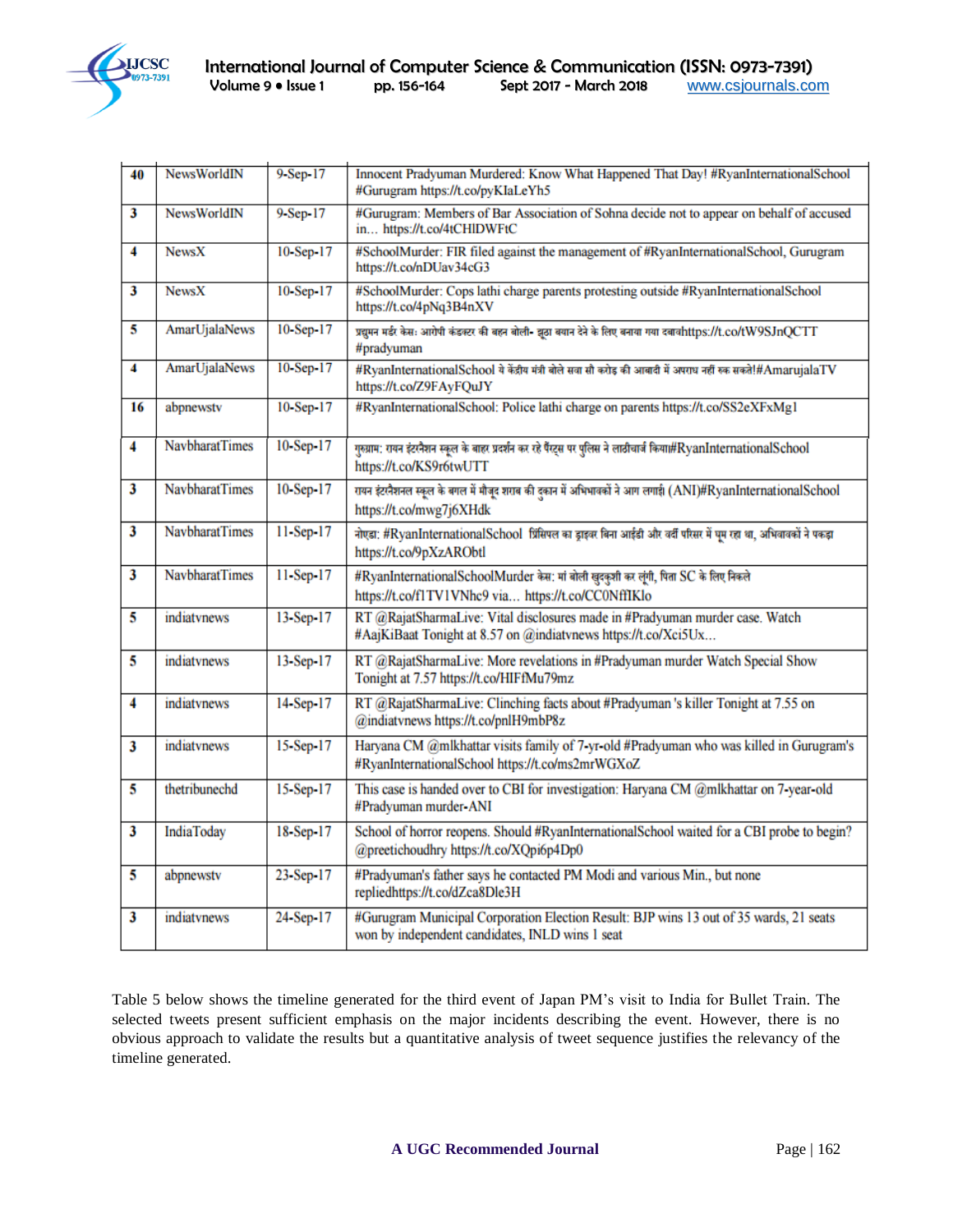

| pR                  | <b>User</b>           | <b>Date</b>     | Social media post presenting the incident                                                          |
|---------------------|-----------------------|-----------------|----------------------------------------------------------------------------------------------------|
| 5                   | punjabkesari          | $19$ -Jul- $17$ | PM मोदी के एक फैसले ने छीन लिया 60 लाख लोगों का निवाला! https://t.co/A6O7HPEVCi #PMModi            |
|                     |                       |                 | .@narendramodi https://t.co/n3qN4DtZ7r                                                             |
| 4                   | <b>ZeeBusiness</b>    | $2$ -Aug-17     | #BulletTrain to be ready by 2023; PM @narendramodi, Japan's Abe to lay                             |
|                     |                       |                 | foundation stone next month @sureshpprabhu https://t.co/sdq7EgCNeV                                 |
| 4                   | punjabkesari          | $4$ -Aug-17     | उपराष्ट्रपति चुनाव से पहले आज #NDA सांसदों के साथ मीटिंग करेंगे #PMModi                            |
|                     |                       |                 | https://t.co/VUqvOUoztN https://t.co/Hc0O1sRC5S                                                    |
| 7                   | punjabkesari          | $7-Sep-17$      | ट्विटर पर चली PM मोदी को ब्लॉक करने की मुहिम https://t.co/kSagb44sIU #Twitter #PMModi              |
|                     |                       |                 | #BlockNarendraModi https://t.co/MyOKkWLAPU                                                         |
| 6                   | <b>EconomicTimes</b>  | $10-Sep-17$     | PM @narendramodi, @AbeShinzo to kick-start #India's first #BulletTrain project                     |
|                     |                       |                 | https://t.co/Ad6bvzPPgT https://t.co/PQv9H9qgID                                                    |
| 24                  | <b>EconomicTimes</b>  | $11-Sep-17$     | India's first ever #bullettrain project to start on September 14. Check details                    |
|                     |                       |                 | https://t.co/r2HzNN5yR5 https://t.co/JuacycMFVc                                                    |
| 5                   | <b>EconomicTimes</b>  | $11-Sep-17$     | Work on #bullettrain project to start on September 14: @PiyushGoyal                                |
|                     |                       |                 | https://t.co/tufO8y3LMf                                                                            |
| 8                   | <b>EconomicTimes</b>  | $11-Sep-17$     | .@narendramodi, @AbeShinzo to kick-start India's first #BulletTrain                                |
|                     |                       |                 | projecthttps://t.co/FdGpv5RuhY                                                                     |
| 4                   | indiatvnews           | $13-Sep-17$     | PM @narendramodi and Japanese PM #ShinzoAbe's road show to Sabarmati Ashram                        |
|                     |                       |                 | in #Ahmedabad https://t.co/qSieTIwy3p                                                              |
| 4                   | <b>WIONews</b>        | 13-Sep-17       | #Gravitas 9PM with @palkisu, find out how #Japan PM #ShinzoAbe's visit to #India                   |
|                     |                       |                 | could be a game-changer in power e https://t.co/3gcq0PhH7X                                         |
| 4                   | <b>WIONews</b>        | 13-Sep-17       | #Japanese PM #ShinzoAbe arrives in India. He is personally greeted by Indian PM                    |
|                     |                       |                 | #Modi https://t.co/vylHeuNOtI                                                                      |
| 5                   | <b>EconomicTimes</b>  | 13-Sep-17       | 350 kmph speed, undersea #travel and a boost to #Modi's job promise: This is what                  |
|                     |                       |                 | #bulletTrain brings for #India https://t.co/RG3MWgyPhh                                             |
| 4                   | <b>EconomicTimes</b>  | $14-Sep-17$     | In Pics: #India's first #bullettrain will also run under #ArabianSea                               |
|                     |                       |                 | https://t.co/2EvZJhUseS https://t.co/dTwOeGUOD3                                                    |
| 6                   | htTweets              | $14-Sep-17$     | #ShinzoAbe visit: India, Japan sign 15 agreements, PM Modi says they will                          |
|                     |                       |                 | strengthen partnership. Live updates here https://t.co/S4DcvSGOek                                  |
| 8                   | <b>IndiaToday</b>     | 14-Sep-17       | #TTP #BulletTrain projectWhy is Congress so much against Gujarat & Gujaratis?:                     |
|                     |                       |                 | @sambitswaraj https://t.co/bOerxRT9E5                                                              |
| 55                  | <b>BTVI</b>           | 15-Sep-17       | RT @PIB India: How will the #BulletTrain look like? A first look                                   |
|                     |                       |                 | https://t.co/xZVyxijWLV                                                                            |
| 8                   | <b>NavbharatTimes</b> | 15-Sep-17       | Funny Video: पटरी पर हल्का होने वालों ने किया #BulletTrain का विरोध, पटरियों के पास Western Toilet |
|                     |                       |                 | बनाने की मांग की https://t.co/qCDLcrz9YB                                                           |
| $\overline{\bf{4}}$ | <b>NewsX</b>          | 17-Sep-17       | #Congress' Manish Tewari uses expletives for #PMModi & 'bhakts' in a tweet.                        |
|                     |                       |                 | @INCIndia @BJP4India @ManishTewari https://t.co/ouNrpf1PEn                                         |
| 4                   | indiatynews           | $17-Sep-17$     | 9 unknown facts about #SardarSarovarDam which #PMModi inaugurated on his 67th                      |
|                     |                       |                 | birthday #HappyBirthdayPM https://t.co/FAWeS27n6u                                                  |
| 11                  | NewsX                 | $22-Sep-17$     | #Varanasi: Protest in #BHU ahead of #PMModi's visit@narendramodi @BJP4India                        |
|                     |                       |                 | https://t.co/rjWtmaR975                                                                            |
| 4                   | <b>EconomicTimes</b>  | 24-Sep-17       | Watch   FM @arunjaitley gets interrupted while speaking on #BulletTrain at a                       |
|                     |                       |                 | seminar in Delhi, reprimands heckler ( https://t.co/0GoUO88Vdz                                     |

# Table 5: Event timeline generated for Japan PM's visit to India for Bullet Train